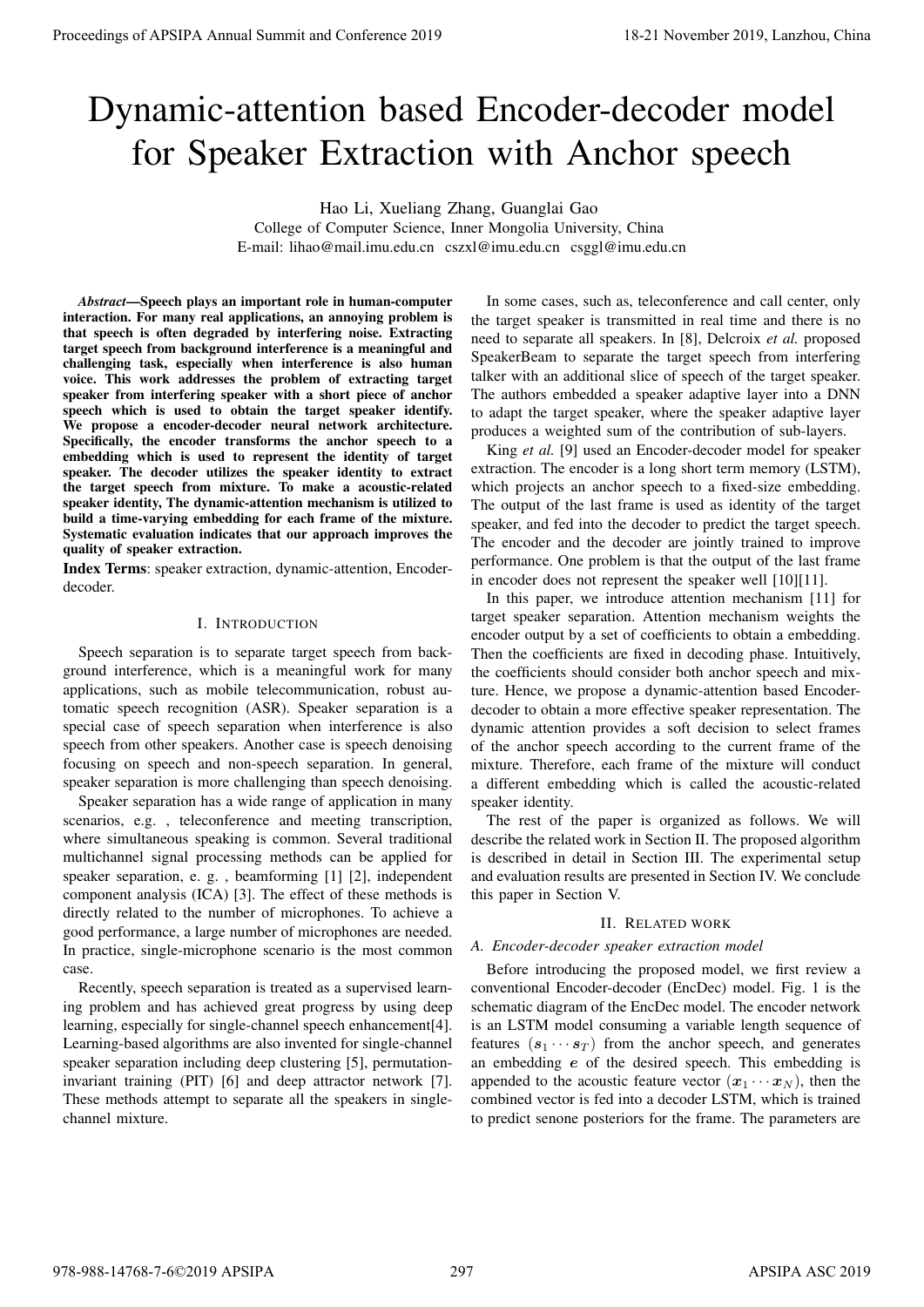jointly optimized by minimizing the mean square error (MSE) objective function via ADAM optimizer[12].



Fig. 1. EncDec speaker extraction model.

#### *B. Attention mechanism*

In EncDec, the embedding feature for the target speaker is not well captured [10]. Ideally, the speaker embedding should be built only using the frames corresponding to phonemes. Recently, attention mechanism has shown great performance on a range of tasks, such as, speech recognition [11] and machine translation [13][14]. The structure of the attention mechanism is shown in Fig. 2. The attention mechanism learns a scalar score  $\beta_t \in \mathbb{R}$  for the LSTM output  $z_t$  at frame t,

$$
\beta_t = f(\mathbf{z}_t), \ t \in [1, 2, \cdots, T], \tag{1}
$$

where  $f(.)$  is the attention function. Then, the normalized weights  $h_t \in [0,1]$  can be calculated using these scores,

$$
h_t = \frac{\exp\left(\beta_t\right)}{\sum_{i=1}^T \exp\left(\beta_i\right)} \quad t \in [1, 2, \cdots, T], \tag{2}
$$

such that  $\sum_{t=1}^{T} h_t = 1$ . Finally, as shown in Fig. 2, the embedding is formed as the weighted sum of the LSTM's output as,

$$
e = \sum_{t=1}^{T} z_t h_t.
$$
 (3)

## III. DYNAMIC-ATTENTION BASED ENCDEC MODEL

For the attention mechanism, the embedding is fixed for a certain anchor speech. Intuitively, the coefficients should consider both anchor speech and mixture. To obtain a more effective speaker representation, in this paper, we propose a dynamic-attention based EncDec where the weight coefficients in attention are time-varying with the mixture speech. The structure of the proposal is shown in Fig. 3.



Fig. 2. Traditional attention mechanism.

In the time frame  $m$ ,  $\mathbf{r}_m$  (*m*-th frame output of the LSTM II) is used as the additional input to learn the scalar score  $\beta_{t,m},$ 

$$
\beta_{t,m} = f\left(\left[z_t, \boldsymbol{r}_m\right]\right),\tag{4}
$$

where  $t \in [1, 2, ..., T]$  is anchor speech frame index.

In this paper, we choose the *Bahdanau Attention* [15] as the attention function for our experiments. Equation (4) can rewritten as:

$$
\beta_{t,m} = \mathbf{V}^T \tanh(\mathbf{W}^z \mathbf{z}_t + \mathbf{W}^r \mathbf{r}_m + \mathbf{b}),\tag{5}
$$

where  $V^T$ ,  $W^z$ ,  $W^r$  and b are trainable parameters. Then, the normalized weights  $h_{t,m} \in [0,1]$  can be calculated as,

$$
h_{t,m} = \frac{\exp\left(\beta_{t,m}\right)}{\sum_{i=1}^{T} \exp\left(\beta_{i,m}\right)}.\tag{6}
$$

Finally, the embedding  $e<sub>m</sub>$  at m-th frame of mixture is formed as a weighted sum of encoder outputs, as follows,

$$
\boldsymbol{e}_m = \sum_{t=1}^T \mathbf{z}_t h_{t,m}.\tag{7}
$$

Finally,  $e_m$  and  $r_m$  are concatenated as the input to LSTM III to separate target speech. The encoder and the decoder are jointly trained.

## IV. EXPERIMENTAL

#### *A. Dataset*

The proposed system is evaluated by using the WSJ0- 2mix datasets<sup>1</sup>. In WSJ0-2mix, each sentence contains two speakers. The WSJ0-2mix dataset introduced in [5] is derived from the WSJ0 corpus [16]. The 30h training set and the 10h validation set contain two-speaker mixtures generated by randomly selecting from 49 male and 51 female speakers from si\_tr\_s. The Signal-to-Noise Ratios (SNRs) are uniformly chosen between 0 dB and 5 dB. The 5h test set is generated similarly by using utterances from 16 speakers from si\_et\_05, which do not appear in the training and validation sets. The

<sup>1</sup>Available at: http://www.merl.com/demos/deep-clustering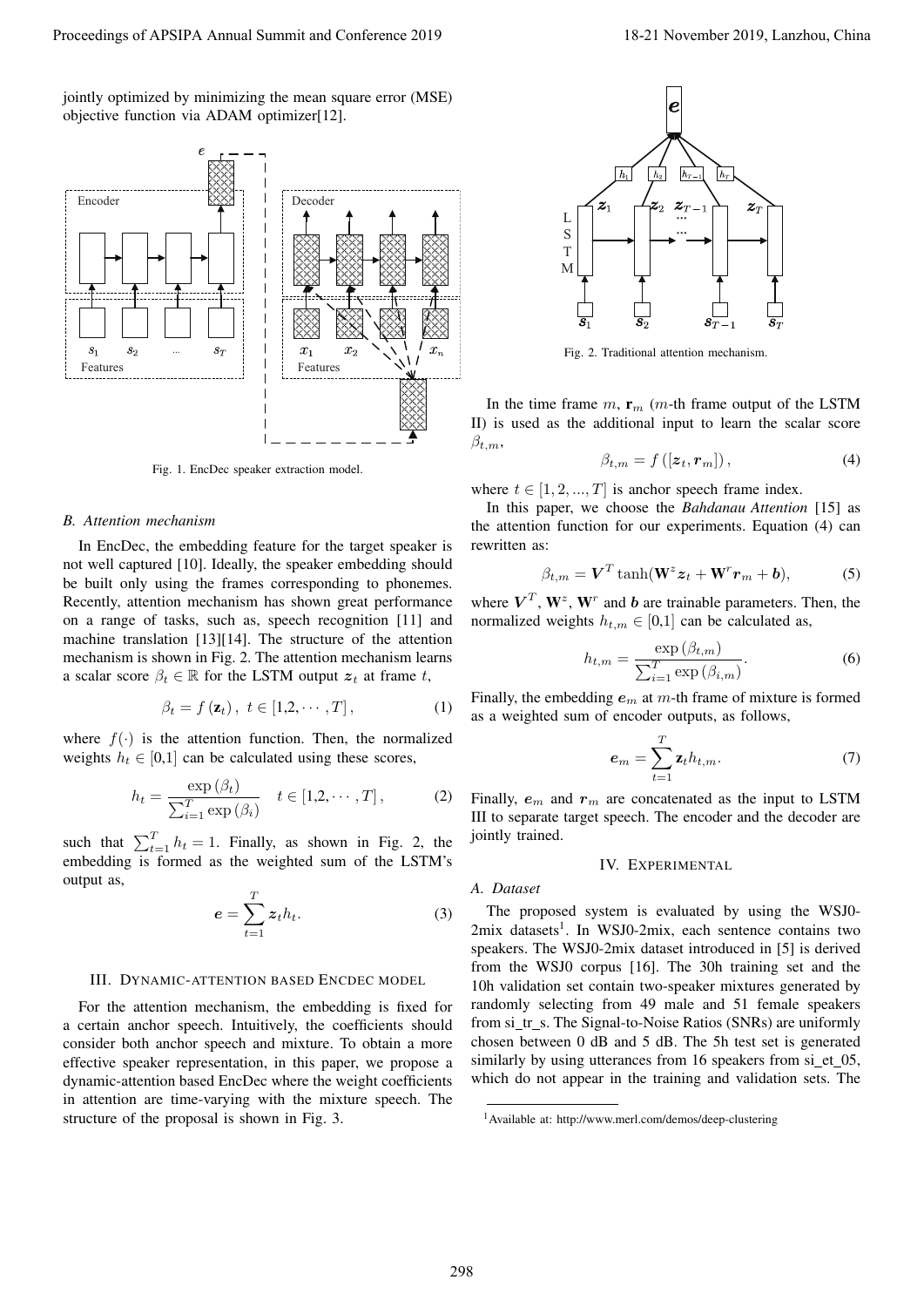

Fig. 3. Dynamic-attention based EncDec model.

test set includes 1603 F&M sentences, 867 M&M sentences, and 530 F&F sentences.

For each mixture, we randomly choose an anchor utterance from the target speaker (different from the utterance in the mixture). The length of the anchor speech is 1 second on average.

## *B. Metrics and parameters*

The performance is evaluated by two objective metrics: perceptual evaluation of speech quality (PESQ) [17] and Signal-to-Distortion Ratio (SDR) [18], both of which are widely used to evaluate speech enhancement performance for multi-talker speech separation tasks. The PESQ measures the speech quality by computing the disturbance between clean and processed speech. The range of PESQ score is from -0.5 to 4.5. For both of the PESQ and SDR metrics, the higher number indicates the better performance.

## *C. Baseline model and algorithm settings*

We compare the proposed method with EncDec [9] and SpeakerBeam [8]. The structure used in EncDec is shown in Fig. 1. The original SpeakerBeam used Bidirectional Long Short Term Memory (BLSTM) to get better performance. In this paper, the BLSTM is replaced by LSTM to ensure that the system is causal. The number of sub-layers used in SpeakerBeam is 30.

The short time Fourier transform (STFT) is utilized as the input feature. The length of the STFT analysis window is 32 ms, and the window shift is 16 ms. Thus, the number of FFT points is 256 for 8 kHz sampling rate.

TABLE I MODEL CONFIGURATION.

| name           | size | layers |
|----------------|------|--------|
| <b>LSTM I</b>  | 512  |        |
| <b>LSTM II</b> | 512  |        |
| LSTM III       | 1024 |        |

The embedding size for the proposed and EncDec model is 512. The configuration of the proposed method is shown in Table I. For EncDec, the encoder has 3 LSTM layers with 512 units in each layer, and the decoder has 3 LSTM layers with 1024 units in each layer. The cost function is MSE. Weights of the networks are randomly initialized. The ADAM optimizer is utilized for back propagation. We also use dropout [19] in LSTM layers to avoid overfitting. The dropout rate is 0.2. All models are trained using Pytorch [20].

## *D. Evaluation results*

TABLE II AVERAGE SDR SCORE ON TEST SET.

|                    | F&M   | F&F  | M&M  | Average |
|--------------------|-------|------|------|---------|
| unprocessed        | 2.58  | 2.71 | 2.65 | 2.62    |
| EncDec             | 10.04 | 5.43 | 5.30 | 7.85    |
| <b>SpeakerBeam</b> | 9.93  | 5.43 | 5.28 | 7.80    |
| Proposed           | 10.24 | 5.85 | 5.71 | 8.16    |

Table II and Table III list the average PESQ and SDR score on test set, respectively. It can be seen that the proposed method outperforms the EncDec and SpeakerBeam. Compared with the mixture, extracted speech improves the PESQ score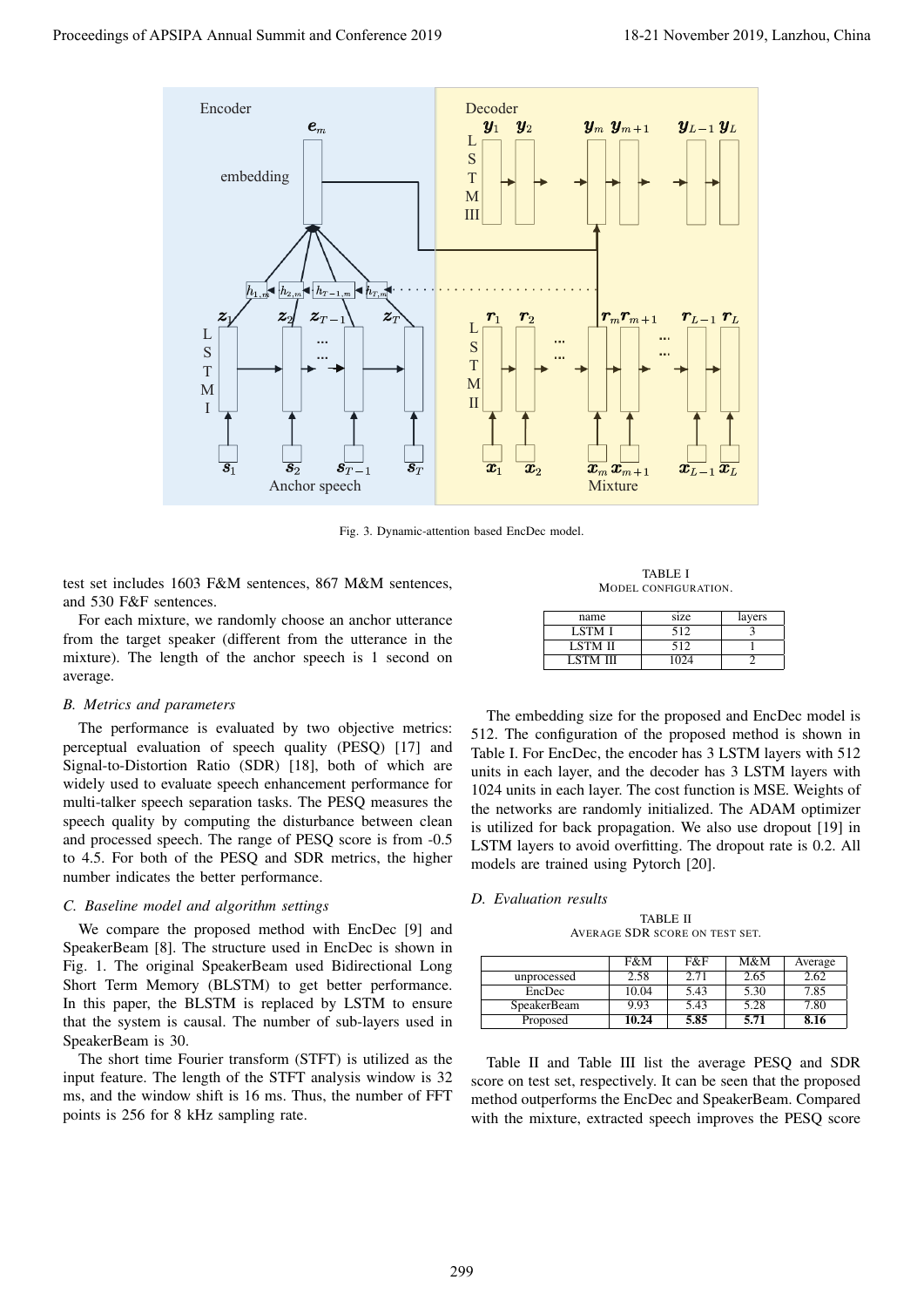TABLE III AVERAGE PESQ SCORE ON TEST SET.

|                    | F&M  | F&F  | M&M  | Average |
|--------------------|------|------|------|---------|
| unprocessed        | 2.15 | 2.13 | 2.25 | 2.17    |
| EncDec             | 2.62 | 2.28 | 2.35 | 2.48    |
| <b>SpeakerBeam</b> | 2.47 | 2.29 | 2.33 | 2.39    |
| Proposed           | 2.65 | 2.29 | 2.35 | 2.50    |

around 0.33, and the SDR nearly 5.54 dB, indicating the effectiveness of proposed method to perform speaker extraction.

The EncDec extracts the embedding feature uses the anchor speech in encoding phase, then fixes the embedding serves an additional input to the decoder. Compared with the EncDec, the proposed method extracts embedding dynamically according to the mixture, which can track the target speaker better.

The proposed method also outperforms another recent method SpeakerBeam[8]. The SpeakerBeam determines the expression of the 30 sub-layers through a set of adaptive coefficients generated by the anchor speech. Although the number of parameters in SpeakerBeam is bigger than the proposed method. The number of sub-layers is still insufficient to characterize the target speaker. Compared with SpeakerBeam, the proposed method still obtains 0.36 SDR gain (from 7.80 to 8.16) and 0.11 PESQ gain (from 2.39 to 2.50).

Fig. 4 illustrates the spectrograms of the extracted speech using different methods on a test utterance, where both target and interfering speaker are female. We can find that the proposed method can extract the target speaker from the mixture and suppress the interfering speaker better than compared methods.

## V. CONCLUSION

In this paper, a dynamic-attention based EncDec model for the speaker extraction with anchor speech is proposed. A dynamic attention mechanism is used to take advantage of anchor speech, and extract target speaker better. According to the experiments results, the proposed method achieves better performance than the other related methods. In the future, we will explore the effect of anchor length on speaker extract and the robustness problem in the presence of noise and reverberation.

## ACKNOWLEDGMENT

This research was partly supported by the China National Nature Science Foundation (No. 61876214, No.61773224).

## **REFERENCES**

- [1] S. Gannot, E. Vincent, S. Markovich-Golan, A. Ozerov, S. Gannot, E. Vincent, S. Markovich-Golan, and A. Ozerov. A consolidated perspective on multimicrophone speech enhancement and source separation. *IEEE/ACM Transactions on Audio, Speech and Language Processing (TASLP)*, 25(4):692–730, 2017.
- [2] O. Schwartz, S. Gannot, and E.A. Habets. Multispeaker LCMV beamformer and postfilter for source separation and noise reduction. *IEEE/ACM Transactions on Audio, Speech, and Language Processing*, 25(5):940–951, 2017.
- [3] S. Araki, S. Makino, H. Sawada, and R. Mukai. Underdetermined blind speech separation with directivity pattern based continuous mask and ICA. In *Signal Processing Conference, 2004 12th European*, pages 1991– 1994. IEEE, 2004.



Fig. 4. Spectrograms of extracted speech using different methods. Top left is the spectrogram of the mixture. Top right is the spectrogram of the target speech. Center left is the spectrogram of the EncDec. Center right is the spectrogram of the SpeakerBeam. Bottom center is the spectrogram of the proposed method.

- [4] D. Wang and J. Chen. Supervised speech separation based on deep learning: An overview. *IEEE/ACM Transactions on Audio, Speech, and Language Processing*, 26(10):1702–1726, 2018.
- [5] J.R. Hershey, Z. Chen, J. Le Roux, and S. Watanabe. Deep clustering: Discriminative embeddings for segmentation and separation. In *Acoustics, Speech and Signal Processing (ICASSP), 2016 IEEE International Conference on*, pages 31–35. IEEE, 2016.
- [6] D. Yu, M. Kolbæk, Z.-H. Tan, and J. Jensen. Permutation invariant training of deep models for speaker-independent multi-talker speech separation. In *Acoustics, Speech and Signal Processing (ICASSP), 2017 IEEE International Conference on*, pages 241–245. IEEE, 2017.
- [7] Z. Chen, Y. Luo, and N. Mesgarani. Deep attractor network for single-microphone speaker separation. In *Acoustics, Speech and Signal Processing (ICASSP), 2017 IEEE International Conference on*, pages 246–250. IEEE, 2017.
- [8] M. Delcroix, K. likova, K. Kinoshita, A. Ogawa, and T. Nakatani. Single channel target speaker extraction and recognition with Speaker Beam. In *2018 IEEE International Conference on Acoustics, Speech and Signal Processing (ICASSP)*, pages 5554–5558. IEEE, 2018.
- [9] B. King, I.-F. Chen, Y. Vaizman, Y. Liu, R. Maas, B.H. Parthasarathi, and B. Hoffmeister. Robust speech recognition via anchor word representations. *INTERSPEECH-2017*, pages 2471–2475, 2017.
- [10] K. Žmolíková, M. Delcroix, K. Kinoshita, T. Higuchi, A. Ogawa, and T. Nakatani. Speaker-Aware Neural Network Based Beamformer for Speaker Extraction in Speech Mixtures. In *Interspeech*, pages 2655–2659, 2017.
- [11] J. Chorowski, D. Bahdanau, D. Serdyuk, K. Cho, and Y. Bengio. Attention-based models for speech recognition. In *Advances in neural*